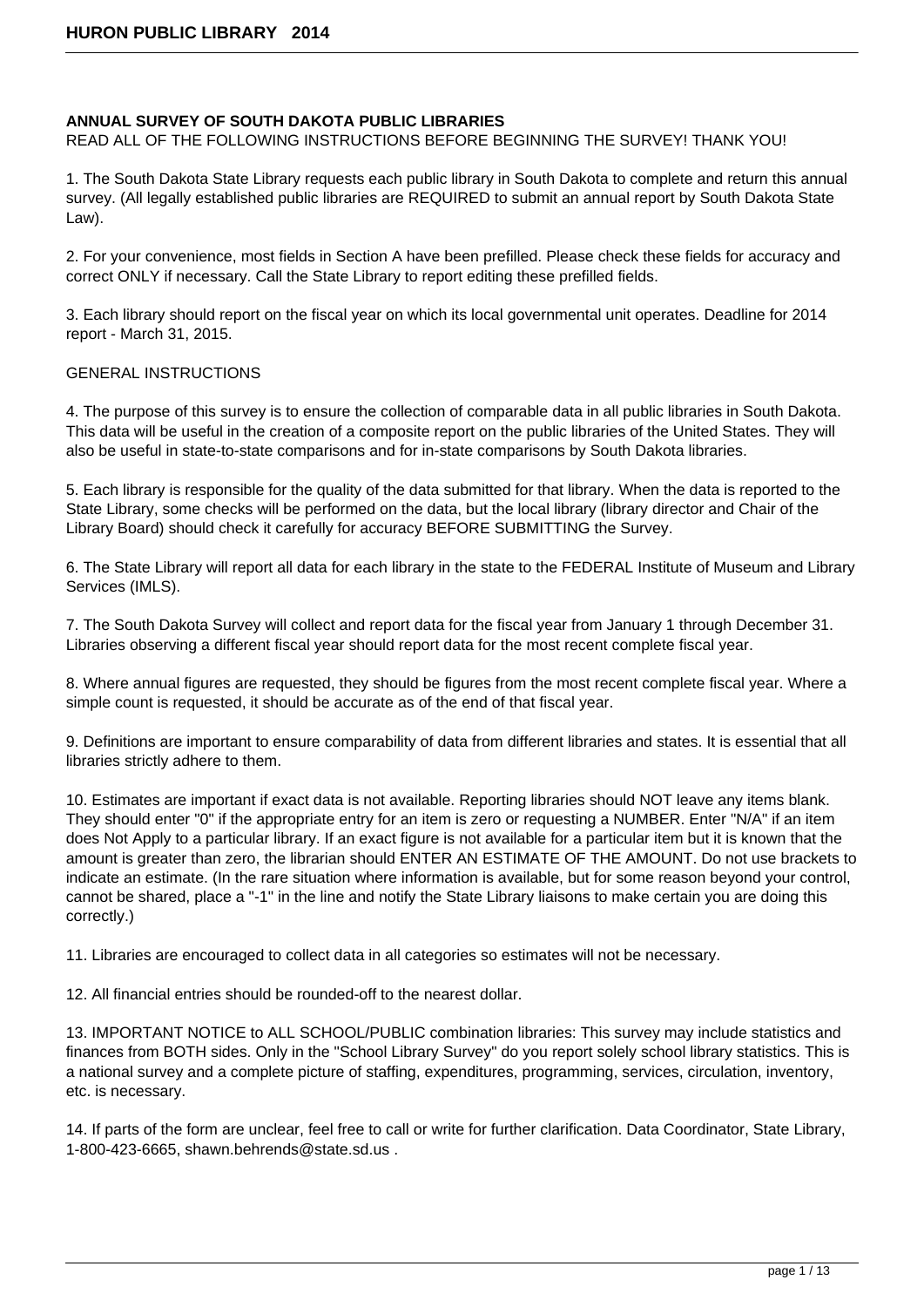# **SECTION A. GENERAL INFORMATION**

| . .<br>A0 <sup>1</sup><br><b>Name</b><br>…∟ibrarv " | LIBRARY<br>DI<br><b>JBLIC</b><br>)N<br>۱ю<br>- |
|-----------------------------------------------------|------------------------------------------------|
| A02.County                                          | $\sim$<br>, ספי<br><u>n</u><br>-<br>ハレレレ       |

# **Mailing Address**

| A03.Mailing Address    | 1521 DAKOTA AVE SOUTH |
|------------------------|-----------------------|
| A04.Street Address     | 1521 DAKOTA AVE SOUTH |
| A05.Mailing City       | <b>IHURON</b>         |
| A06.Mailing ZIP Code   | 157350                |
| A07.Mailing ZIP+4 Code | 2797                  |

## **Contact**

| A08.Librarian                  | <b>Shirley Apley</b>               |
|--------------------------------|------------------------------------|
| A09. Phone (Library)           | 16053538530                        |
| A10.Fax                        | l (605) 353-8532                   |
| A11. Email address of director | librarydirector@libraryhuronsd.com |

# **Admin / Population**

| A12. Fiscal year being reported                                      | Jan - Dec |
|----------------------------------------------------------------------|-----------|
| A13. Legal Service Area Boundary Change                              | No.       |
| A14. Governmental unit under which library is legally                | City      |
| lestablished                                                         |           |
| A15. Year legally established                                        | 1907      |
| A16.a. Total Population Chartered OR Contracted to serve most 13,097 |           |
| l recent                                                             |           |
| A16.b. Unduplicated Population of Service Area                       | 13.097    |
| A17. Estimated Population Total Service Area                         | 18,080    |
| A18. What do you charge for a Nonresident library card?              | \$20      |

# **Outlets**

| A19.Number of Central Libraries        |        |
|----------------------------------------|--------|
| A20.Number of Branch Libraries         |        |
| A21.Number of Bookmobiles              |        |
| A22. Building or Remodeling of Library | No.    |
| A23. Building or Remodeling Explantion |        |
| A24. Total square footage              | 28,000 |

## **Codes**

| A25.Lega.<br>Code<br>Basis | <br>or village<br>town<br>.CITV<br>' Municipal<br>Government |
|----------------------------|--------------------------------------------------------------|
| A26.Geographic<br>Code     | . nearlv'<br>City<br>ˈmost                                   |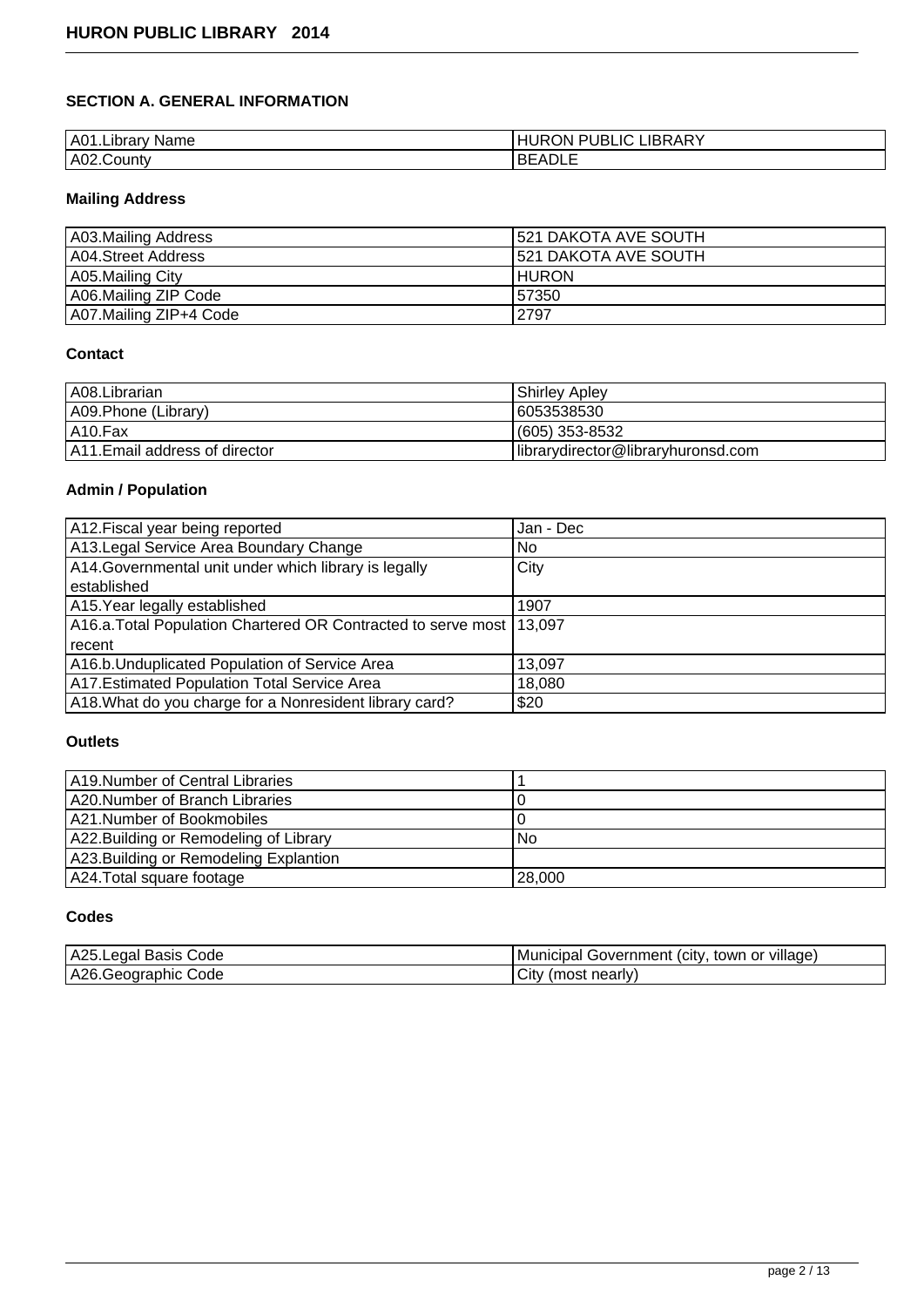## **SECTION B. LIBRARY HOURS / BRANCH INFORMATION**

Main Library Hours (B01-B05). Total hours open to the public per week not per year. Does not include bookmobile stops. Report ONLY hours open to the public.

|           | FOI LIDIATY HOUTS. SEIECLIV/A ON EACH HEIG NOL USEG. |               |              |               |            |
|-----------|------------------------------------------------------|---------------|--------------|---------------|------------|
|           | B01. Open AM                                         | B02. Close AM | B03. Open PM | B04. Close PM | B05. Total |
|           |                                                      |               |              |               | Hours      |
| Sunday    | N/A                                                  | N/A           | N/A          | N/A           | N/A        |
| Monday    | 9:00                                                 | N/A           | N/A          | 8:00          | 11.00      |
| Tuesday   | 9:00                                                 | N/A           | N/A          | 8:00          | 11.00      |
| Wednesday | 9:00                                                 | N/A           | N/A          | 8:00          | 11.00      |
| Thursday  | 9:00                                                 | N/A           | N/A          | 8:00          | 11.00      |
| Friday    | 9:00                                                 | N/A           | N/A          | 5:00          | 8.00       |
| Saturday  | 9:00                                                 | N/A           | N/A          | 5:00          | 8.00       |

# For Library Hours: Select N/A on each field not used.

#### **Total Hours**

| Indicate administrative time in which library is not open to the public in a note. |       |
|------------------------------------------------------------------------------------|-------|
| B36. Total Hours Open per Week                                                     | 60.00 |

#### **Outlet**

BRANCH INFORMATION

If you are a standalone library, you must still complete this section for your building.

#### Branch Library. Branch libraries have all of the following:

(1) separate quarters, (2) a permanent basic collection of books, (3) a permanent staff, and (4) a regular schedule for opening to the public. They are, however, administered from a central unit.

| Location                                 | B37 ו<br>Branch Library's name  |
|------------------------------------------|---------------------------------|
| <b>LIBRARY</b><br><b>IHURON PUBLIC L</b> | LIBRARY<br>ON PUBLIC L<br>' IRC |

#### **Address**

| Location     | IB38. Address | B39. City     | B40. ZIP Code | <b>IB41. Zip+4</b> |
|--------------|---------------|---------------|---------------|--------------------|
|              |               |               |               | Code               |
| <b>HURON</b> | 521 DAKOTA    | <b>IHURON</b> | 57350         | 2797               |
| PUBLIC       | IAVE SOUTH    |               |               |                    |
| LIBRARY      |               |               |               |                    |

#### **Contact**

| <b>I</b> Location   | B42. County   | *Phone Number<br>B43. |
|---------------------|---------------|-----------------------|
| <b>HURON PUBLIC</b> | <b>BEADLE</b> | 6053538530            |
| <b>ILIBRARY</b>     |               |                       |

### **Outlet Code**

| Location                                    | Code<br>--<br>vne (<br>Jutlet<br>B44 |
|---------------------------------------------|--------------------------------------|
| .IBRARY<br>ี เด<br>וש<br>)N<br>IRI<br>، جرا | .ıbrarv<br>∪e⊓udi                    |

## **Facilities**

| Location                               | B45. Square footage of<br>(branch (or outlet) | B46. Number of<br>Bookmobiles in Outlet<br>Record |
|----------------------------------------|-----------------------------------------------|---------------------------------------------------|
| <b>HURON PUBLIC</b><br><b>ILIBRARY</b> | 28,000                                        |                                                   |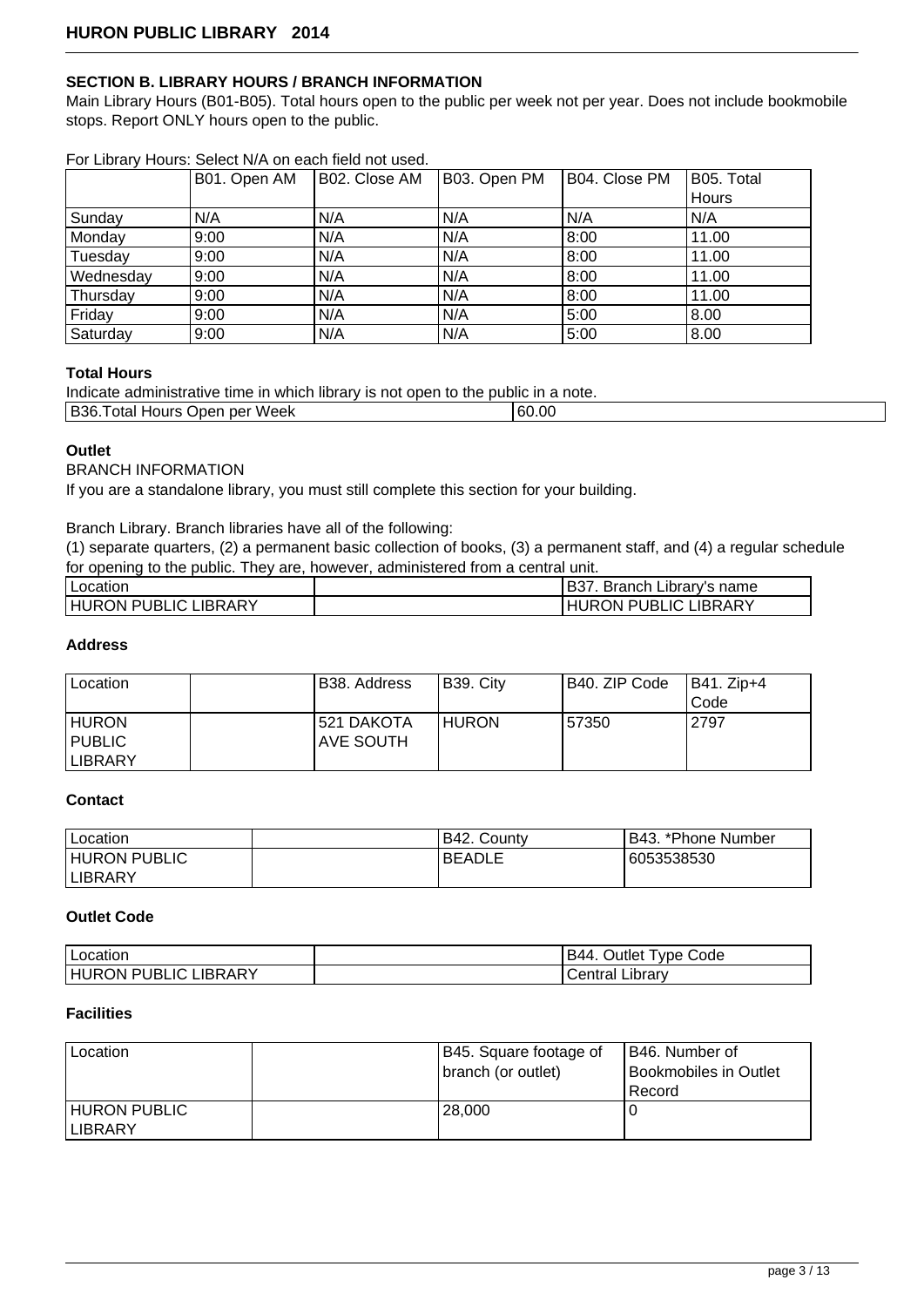## **Annual Service Hours**

| 'Location                       | IB47. Total Public Service 1B48. Total Number of<br>l Hours OPEN Per Year | l Weeks Per Year this<br>Ibranch librarv is Open |
|---------------------------------|---------------------------------------------------------------------------|--------------------------------------------------|
| <b>HURON PUBLIC</b><br>ILIBRARY | 3.120                                                                     | 52                                               |

#### **Branch Librarian**

| Location                    | B49. Branch (or outlet) Librarian's |
|-----------------------------|-------------------------------------|
|                             | l Name                              |
| <b>HURON PUBLIC LIBRARY</b> | Shirley Apley                       |

#### **Typical Week**

| Location             | B50. Total hours open   | B51. Total days open  |
|----------------------|-------------------------|-----------------------|
|                      | I during a typical week | during a typical week |
| <b>IHURON PUBLIC</b> | 60                      |                       |
| <b>ILIBRARY</b>      |                         |                       |

## **Total Staff**

| Location                    | B52. Total Branch (or outlet) Staff<br>l paid |
|-----------------------------|-----------------------------------------------|
| <b>HURON PUBLIC LIBRARY</b> | 16                                            |

#### **SECTION C. PERSONNEL**

Report figures as of the last day of the fiscal year. Include unfilled positions if a search is currently underway. Salary of the director is reported as annual salary.

Hours worked. Please indicate the total hours worked by all employees within each category (library assistants, clerical, etc). Include student assistants if paid by the library.

#### **Head Librarian**

Regardless of educational background, the director of the library is reported as Head Librarian. There can be only one Head Librarian.

| C01. Head Librarian                             |           |
|-------------------------------------------------|-----------|
| C02. Current Annual Salary (excluding benefits) | 56.500.00 |
| C03. Total Hours Worked Per Week Head Librarian | -40       |

#### **Other Librarians**

Librarian. Persons reported under this category usually do work that requires professional training and skill in the theoretical or scientific aspect of library work, or both, as distinct from its mechanical or clerical aspect. The usual educational requirement is a master's degree from a library education program approved by the American Library Association.

| C04. Total number of OTHER Paid Librarians                 | 7.00 |
|------------------------------------------------------------|------|
| C05. Total number of OTHER Paid Librarian hours worked per | 280  |
| l week                                                     |      |
| C06. Total Hours Worked Per Week - ALL Librarians          | 320  |
| <b>CO7. Total Paid Librarians FTE</b>                      | 8.00 |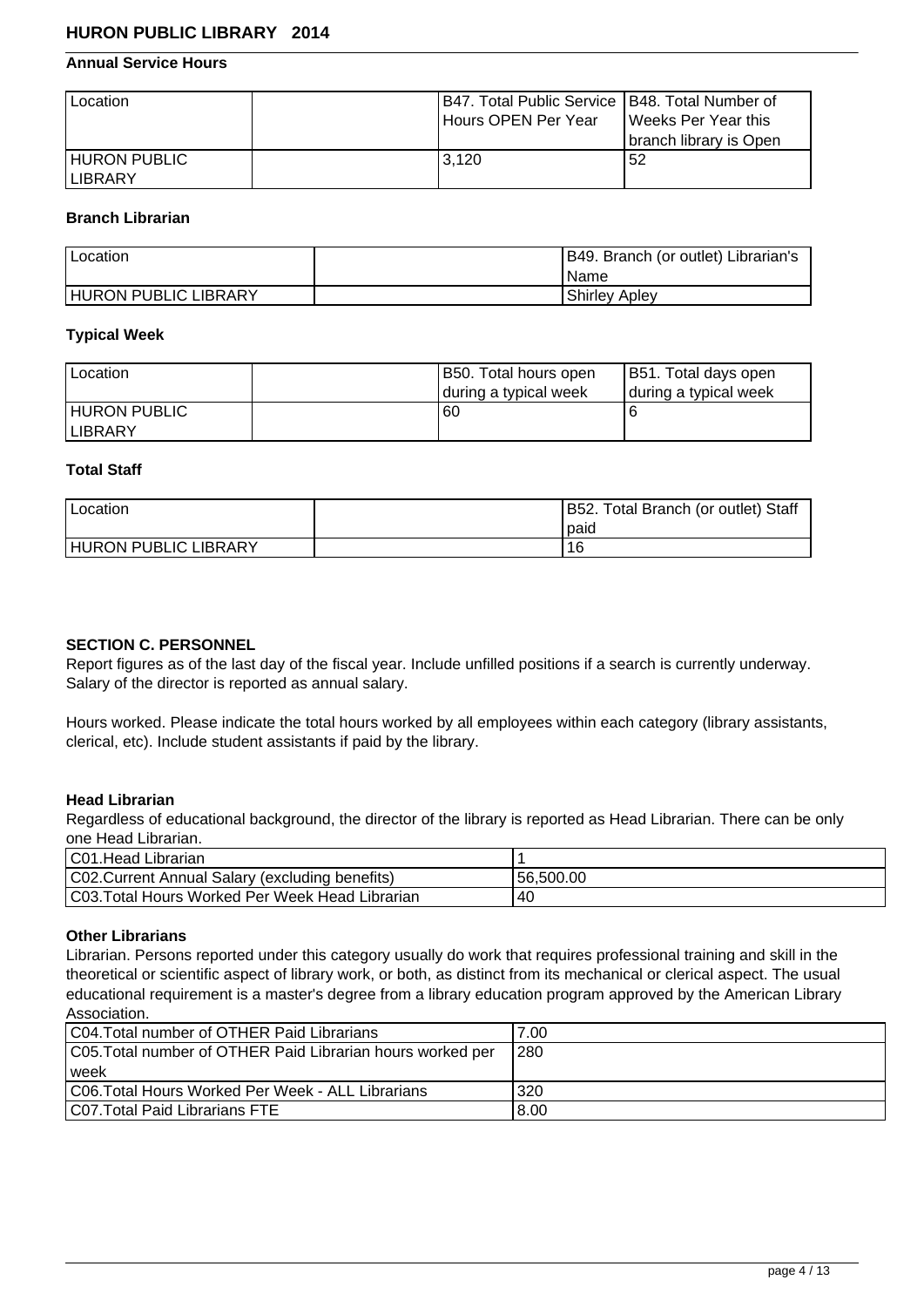# **All Other Paid Staff**

| C08. Total Number of All Other Paid Staff                  | 9.50                              |
|------------------------------------------------------------|-----------------------------------|
| C09. Total Number of All Other Paid Staff hours worked per | 170                               |
| week                                                       |                                   |
| C10.All Other Paid Staff FTE                               | 4.25                              |
| C11. Total Paid Employees FTE                              | 12.25                             |
| C12.ALA-MLS Librarians                                     | 2.00                              |
| C13. Hours Worked Per Week - ALA-MLS Librarians            | 80                                |
| <b>C14.FTE Librarians ALA-MLS</b>                          | 2.00                              |
| C15. Highest Educational Level Achieved by Head Librarian  | <b>Masters of Library Science</b> |
| C16. Total Number of Volunteers                            | 15.00                             |
| C17. Average Hours Worked per Week - Volunteers            | 20                                |
| C18.Number of Staff Paid from Other Sources                | 0                                 |
| C19.Non-Library Pay Sources                                | N/A                               |
| C20. Average Hours/Week Provided by Staff Paid by Non-     | 0                                 |
| Library Source                                             |                                   |

# **SECTION D. INCOME (OPERATING)**

Report in whole dollars (\$100 not \$99.75) Do not include Balance Brought Forward.

D17 (total operating income) and E09 (total operating expenditures) should be nearly the same number. If not, you must provide notes in those fields explaining how much was carried over or forfeited if your budget was zeroed out at the end of the fiscal year.

# **Total Income Received During Fiscal Year**

| D01.Operating Income - City/Town                           | \$752,070 |
|------------------------------------------------------------|-----------|
| D02.Operating Income - County                              | \$0       |
| D03.Operating Income - School District                     | \$0       |
| D04. Operating Income - Tribal Appropriation               | \$0       |
| D05. Operating Income - College Appropriation              | \$0       |
| D06.Operating Income - Other Contracts (other Libraries or | \$0       |
| other towns)                                               |           |
| <b>D07.Local Government Revenue</b>                        | \$752,070 |
| D08.State Appropriations                                   | \$0       |
| D09. Federal Income (Excluding LSTA grants)                | \$0       |
| D <sub>10</sub> .LSTA Grants                               | \$0       |

## **Miscellaneous Funds for Operating Expenses**

| D11. Fines (If Kept as Income)            | \$7,639   |
|-------------------------------------------|-----------|
| D12. Gifts and Endowments                 | \$50,532  |
| D13. Income ONLY from Trust Funds/Savings | \$1,137   |
| D14. Income from Sale of Library Cards    | \$4,840   |
| D15. Other Miscellaneous Funds            | \$5,033   |
| D16. Total Miscellaneous Operating Income | \$69,181  |
| D17. Total Operating Income               | \$821,251 |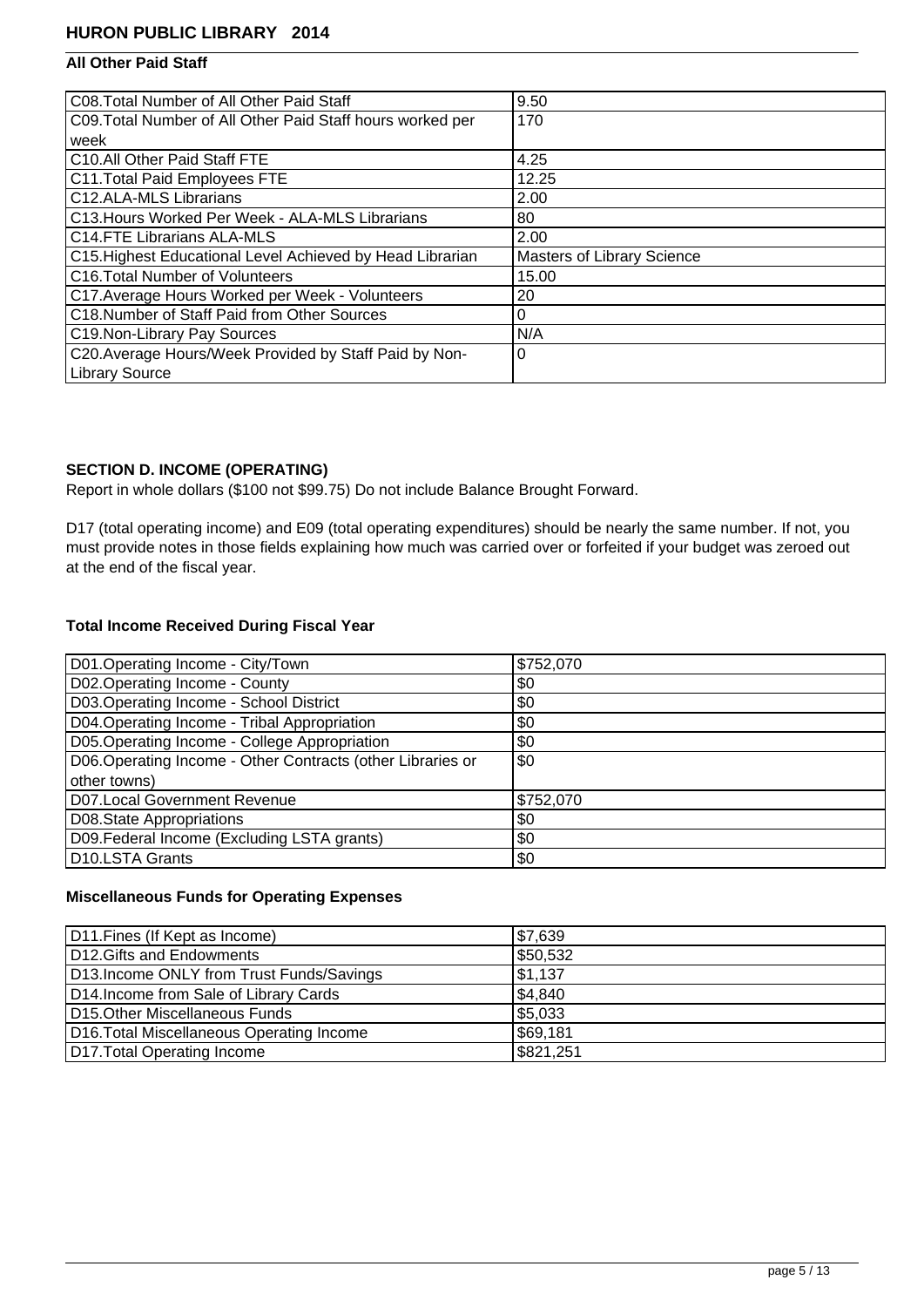#### **Capital Income**

INCLUDE all revenue to be used for major capital expenditures. Examples include funds received for (a) site acquisition; (b) new buildings; (c) additions to or renovation of library buildings; (d) furnishings, equipments, and initial book stock for new buildings, building additions, or building renovations; (e) library automation systems; (f) new vehicles; and (g) other one-time major projects. Include federal, state, local, and other revenue to be used for major capital expenditures.

EXCLUDE revenue to be used for replacement and repair of existing furnishings and equipment, regular purchase of library materials, and investments for capital appreciation. Exclude contributions to endowments, or revenue passed through to another agency (e.g., fines), or funds unspent in the previous fiscal year (e.g., carryover). Funds transferred from one public library to another public library should be reported by only one of the public libraries.

| D18. Local Government Capital Income   | \$48,000 |
|----------------------------------------|----------|
| D19. State Government Capital Income   | \$0      |
| D20. Federal Government Capital Income | \$0      |
| D21. Other Capital Income              | \$0      |
| D22. Total Capital Income              | \$48,000 |

### **SECTION E. EXPENDITURES**

Report in Whole Dollars.

NOTE: It is very important to report all costs affiliated with the provision of library services. If the library is physically housed in a city building that also houses several other offices, all heating, cooling, insurance, electrical, water, etc. that are billed for the building as a whole should be PRO-RATED to reflect the percentage of space occupied by the library.

D17 (total operating income) and E09 (total operating expenditures) should be nearly the same number. If not, you must provide notes with those questions explaining how much was carried over or forfeited if your budget was zeroed out at the end of the fiscal year.

#### **Staff Expenditures**

| E01. Salaries and Wages for Library Staff   | \$328.923 |
|---------------------------------------------|-----------|
| E02. Total Employee Benefits                | \$72,340  |
| <b>E03. Total All Salaries and Benefits</b> | \$401,263 |

#### **Collection Expenditures**

| <b>E04.Print Materials Expenditures</b>              | 569,424   |
|------------------------------------------------------|-----------|
| <b>E05. Electronic Materials Expenditures</b>        | \$34,341  |
| E06. Other Materials Expenditures                    | \$9,851   |
| <b>E07. Total Expenditures for Library Materials</b> | \$113,616 |

#### **Operating Expenditures**

| E08.All<br>Other<br>.<br>Expenditures<br>Operating | クフト<br>灬<br>160.275<br>ıъ |
|----------------------------------------------------|---------------------------|
| 'E09.<br>Expenditures<br>Operating<br>otal<br>     | IS675.154                 |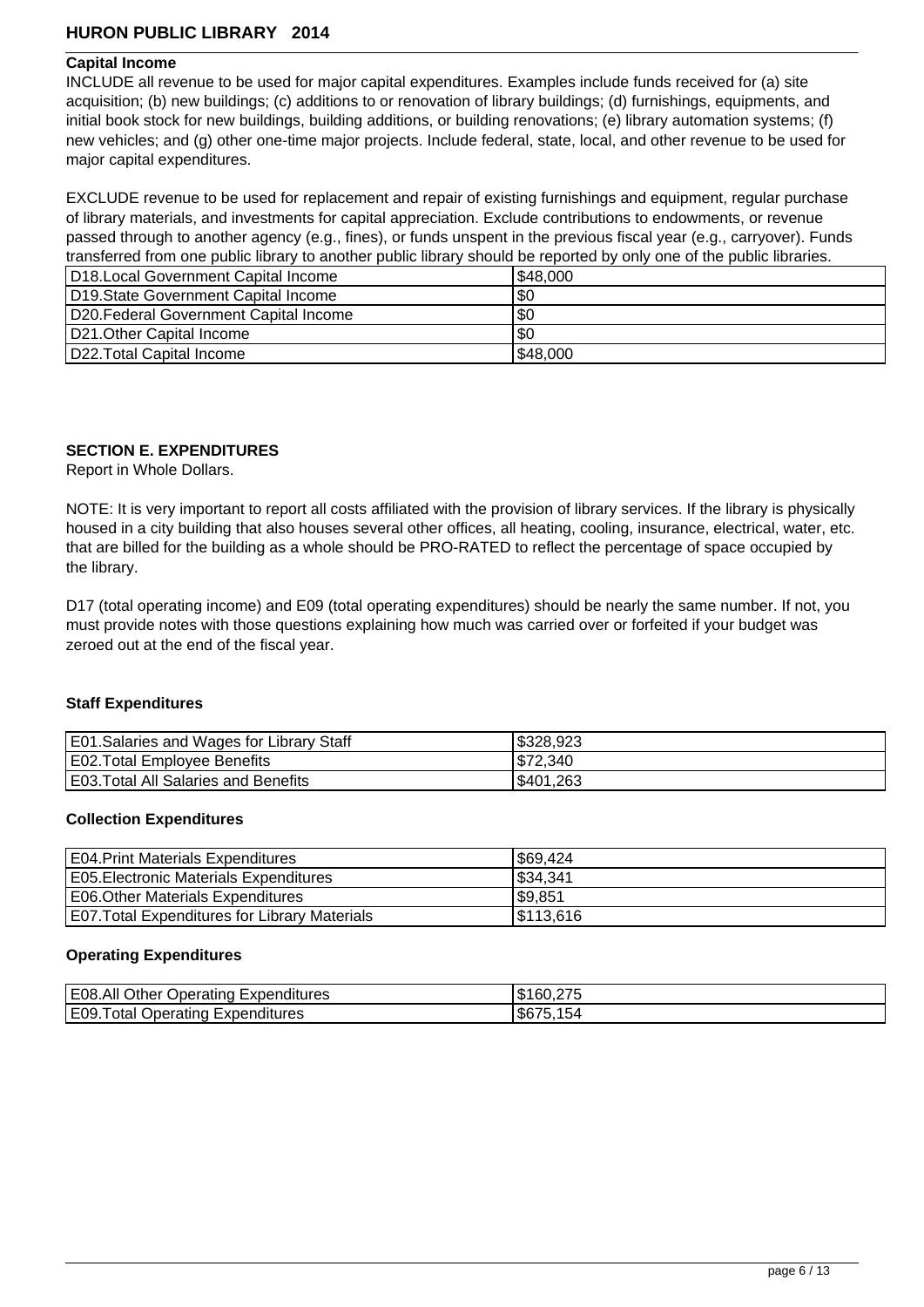#### **Capital Expenditures**

Outside your annual operating budget. Please report the amount of capital expenditures the Library made from January 1 to December 31, 2014.

Examples INCLUDE funds expended for site acquisition; new buildings; additions to or renovation of library buildings; furnishings, equipment and initial book stock for new buildings, building additions, or building renovations; library automation systems; new vehicles; and other one time major projects. EXCLUDE replacement and repair of existing furnishing and equipment, regular purchase of library materials, and investments for capital appreciation.

| E10. Capital Expenditures - Land                    | \$0     |
|-----------------------------------------------------|---------|
| E11. Capital Expenditures - Buildings               | \$0     |
| E12. Capital Expenditures - Remodeling              | 545,000 |
| E13. Capital Expenditures - Computer Hardware       | \$3,000 |
| E14. Capital Expenditures - Audio Visual Equipment  | \$0     |
| E15. Capital Expenditures - Other Equipment         | \$0     |
| E16. Capital Expenditures - Automotive Vehicles and | \$0     |
| Bookmobiles                                         |         |
| E17. Capital Expenditures - Debt Payments           | \$0     |
| E18. Capital Expenditures - Other                   | \$0     |

#### **Expenditure Total**

| E19<br>.<br>' Expenditures<br>Capital<br>otal<br>╵┙ | .8.000<br>'⊀4س |
|-----------------------------------------------------|----------------|
| E20.<br>Expenditures<br>∣otal                       | ѡ<br>. U.      |

#### **SECTION F. LIBRARY HOLDINGS**

Report only items the library has acquired as part of the collection, whether purchased, leased, licensed, or donated as gifts.

### **Books**

| IF01.Books                                           | 175,403 |
|------------------------------------------------------|---------|
| F02.a. Ebooks units accessed through SDTG            | 11.494  |
| F02.b. Other Ebooks units owned, leased, or licensed | 500     |
| F02. Total Electronic Books (E-Books)                | 11.994  |

#### **Subscriptions**

Serials. A publication issued in successive parts, usually at regular intervals, and as a rule, intended to be continued indefinitely. Serials include periodicals (magazines), newspapers, annuals (reports, yearbooks, etc.), proceedings, and transactions of societies.

| proceedings, and transactions or societies.         |           |  |
|-----------------------------------------------------|-----------|--|
| <b>F03. Current Print Serial Subscriptions</b>      | 149       |  |
| <b>F04. Current Electronic Serial Subscriptions</b> | $\sim$ 10 |  |

#### **Licensed Databases**

Report the number of licensed databases acquired through payment of formal agreement. A database is a collection of electronically stored data or unit records (facts, bibliographic data, abstracts, texts) with a common user interface and software for the retrieval and manipulation of the data. Most database products are currently accessed via the Internet. Each database is counted individually even if access to several databases is supported through the same vendor interface.

| F05.Local/Other Licensed Databases           | $\sim$<br>ےت |
|----------------------------------------------|--------------|
| <b>F06. State Licensed Databases</b>         | 39           |
| IF <sub>07</sub><br>Total Licensed Databases |              |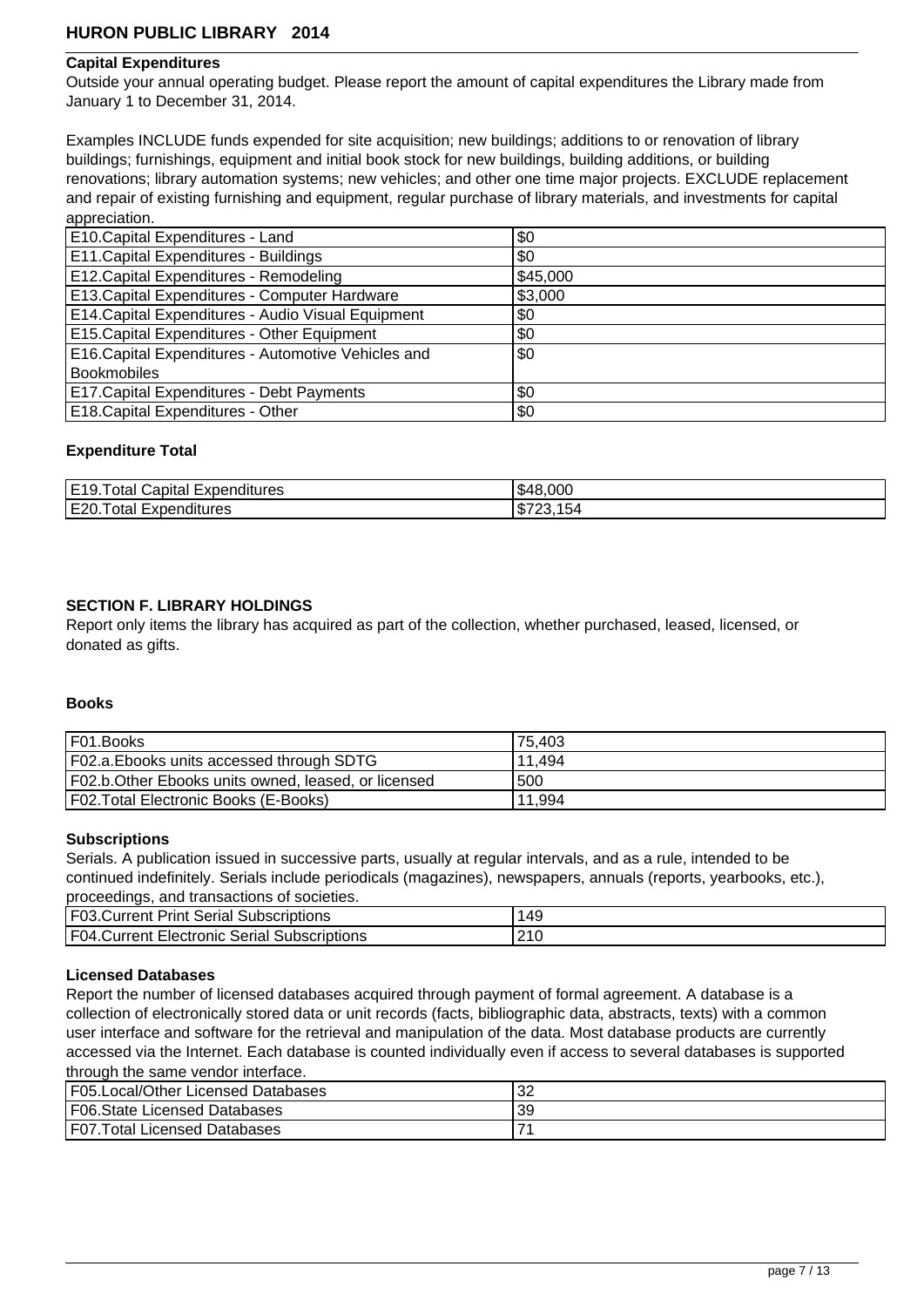## **Audio, Video, Other**

| F08.Audio - Physical Units                              | 3,260 |
|---------------------------------------------------------|-------|
| F09.a.Audio - Downloadable units accessed through SDTG  | 3,225 |
| F09.b.Other Downloadable Audio units, owned, leased, or |       |
| l licensed                                              |       |
| F09. Total Audio - Downloadable Units                   | 3,225 |
| F10. Video - Physical Units                             | 2,845 |
| F11. Video - Downloadable Units                         |       |
| F12. Other (films, multimedia kits, maps, etc.)         | 200   |

## **Collection and Circulation Ratios and Percentages**

| Total Holdings                                          | 197.357 |
|---------------------------------------------------------|---------|
| % of Holdings are Print Materials                       | 77.45%  |
| % of Holdings are Audio Materials                       | 6.66%   |
| % of Holdings are Video Materials                       | 2.92%   |
| % of Holdings are Electronic Books                      | 12.32%  |
| Circulation of Children's Materials As Percent of Total | 32.07%  |
| <b>Circulation</b>                                      |         |

## **SECTION G. SERVICES ACTIVITIES**

Include data from all branches/outlets

## **Library Service Indicators**

| G01.Annual Public Service Hours/Year (ALL outlets) | 3.120  |
|----------------------------------------------------|--------|
| G02.Annual Total Attendance in Library             | 88,905 |
| G03.Annual Total Reference Transactions Completed  | 2.500  |
| G04.Registered Users                               | 5,794  |

#### **Circulation**

The act of lending an item from the library collection for use generally (although not always) outside the library. This activity includes charging, either manually or electronically, and also renewals, each of which is reported as a circulation transaction. Do not report in-house use of library materials. Circulation of items borrowed on interlibrary loan is counted and included here. Large Print circuit books are included here.

#### **Books**

Books circulated

|                     | G05. Adult (over 18) | G06. Juvenile Circulation   G07. Total Circulation of |              |
|---------------------|----------------------|-------------------------------------------------------|--------------|
|                     | Circulation          |                                                       | <b>Books</b> |
| a. Main Library     | 42.460               | 35,239                                                | 77.699       |
| b. Branches/Deposit |                      | U                                                     |              |
| <b>Stations</b>     |                      |                                                       |              |
| c. Bookmobile Stops |                      |                                                       |              |
| Total               | 42,460               | 35,239                                                | 77.699       |

## **Circulation for Other Materials**

| G08. Circulation of Magazines and Other Items Not Included | 1.881  |
|------------------------------------------------------------|--------|
| l Above                                                    |        |
| G09. Circulation of Non-Print Materials                    | 26.301 |
| G10. Total electronic materials loaned (circulated)        | 4.000  |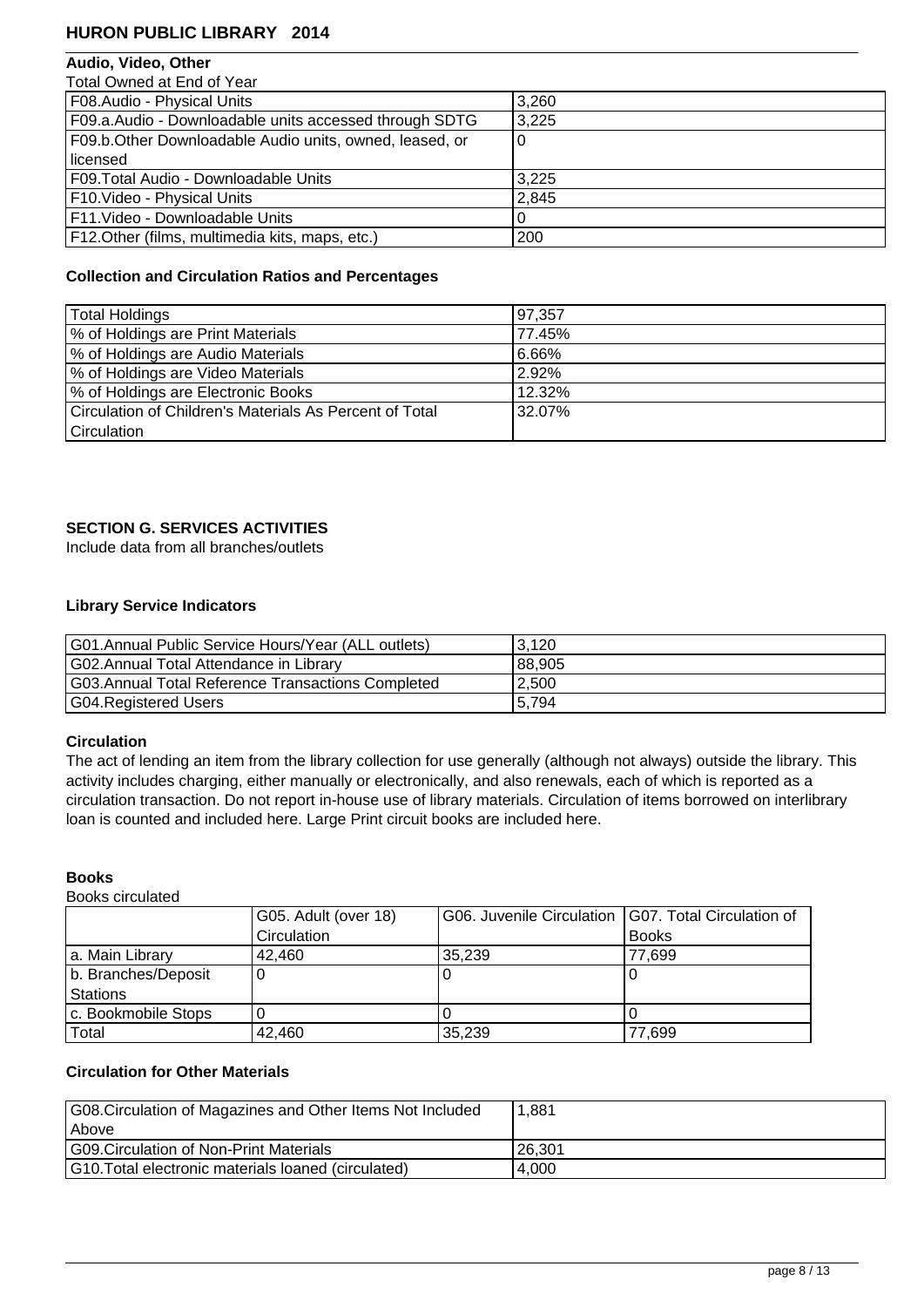### **Total Circulation of Library Materials**

| ---<br>1 G -<br>otal<br>≅ulation.<br>.<br>$\tilde{\phantom{a}}$ | 00<br>∣∩⊂<br>$\sim$ |
|-----------------------------------------------------------------|---------------------|

## **Library Programs**

## HOW TO COUNT LIBRARY PROGRAMS:

A program is any planned event which introduces the group attending to any of the broad range of library services or activities or which directly provides information to participants. Programs may cover use of the library, library services, or library tours. Programs may also provide cultural, recreational, or educational information, often designed to meet a special social need. Examples of these types of programs include film showings; lectures; story hours; literacy; English as a second language, and citizenship classes; and book discussions.

Count all programs, regardless of the target age group (children, YA, and adult), whether held on- or off-site, that are sponsored or co-sponsored by the library. Exclude programs sponsored by other groups that use library facilities (for example, the coin and stamp club, 4-H, etc).

If programs are offered as a series, count each program in the series. For example, a film series offered once a week for eight weeks should be counted as eight programs.

Note: Count library activities delivered on a one-to-one basis, rather than to a group, in G14.

## HOW TO COUNT LIBRARY PROGRAM ATTENDANCE:

This is a count of the audience at library programs. Count every attendee every time they attend an event. Include adults who attend programs primarily intended for children in children's programs. Do not count attendance for programming delivered on a one-to-one basis.

|                | G12. Library Programs | G13. Library Program Attendance |
|----------------|-----------------------|---------------------------------|
| a. Children    | 125                   | 8,739                           |
| b. Young Adult | 93                    | 1.142                           |
| c. Adult       | 22                    | 462                             |
| Total          | 240                   | 10,343                          |

#### **Library Program Ratios and Totals**

| Total Attendance Per Program | $\sim$<br>$\overline{1}$<br>−∪. ⊥∪ |
|------------------------------|------------------------------------|

#### **One-to-one Programs**

| G14.How many one-to-one program sessions did the library |  |
|----------------------------------------------------------|--|
| l conduct .                                              |  |

#### **Internet**

| G15.Does your library provide public access to the Internet?         | Yes                        |
|----------------------------------------------------------------------|----------------------------|
| G16. If yes to G15, how is this access provided?                     | both                       |
| G17. Number of Internet terminals available for use by general       | 17                         |
| public                                                               |                            |
| G18. Number of laptop computers available for public circulation   0 |                            |
| G19. Total Number of Internet Computers Used by General              | 17                         |
| Public                                                               |                            |
| G20.Annual Number of Public Access/Internet USES/sessions            | 14,846                     |
| (per 30-minute sessions)                                             |                            |
| G21.Annual wireless sessions                                         | -1                         |
| G22.URL of the library's webpage                                     | http://library.huronsd.com |
| G23. How often does the library update the content of its            | at least monthly           |
| webpage?                                                             |                            |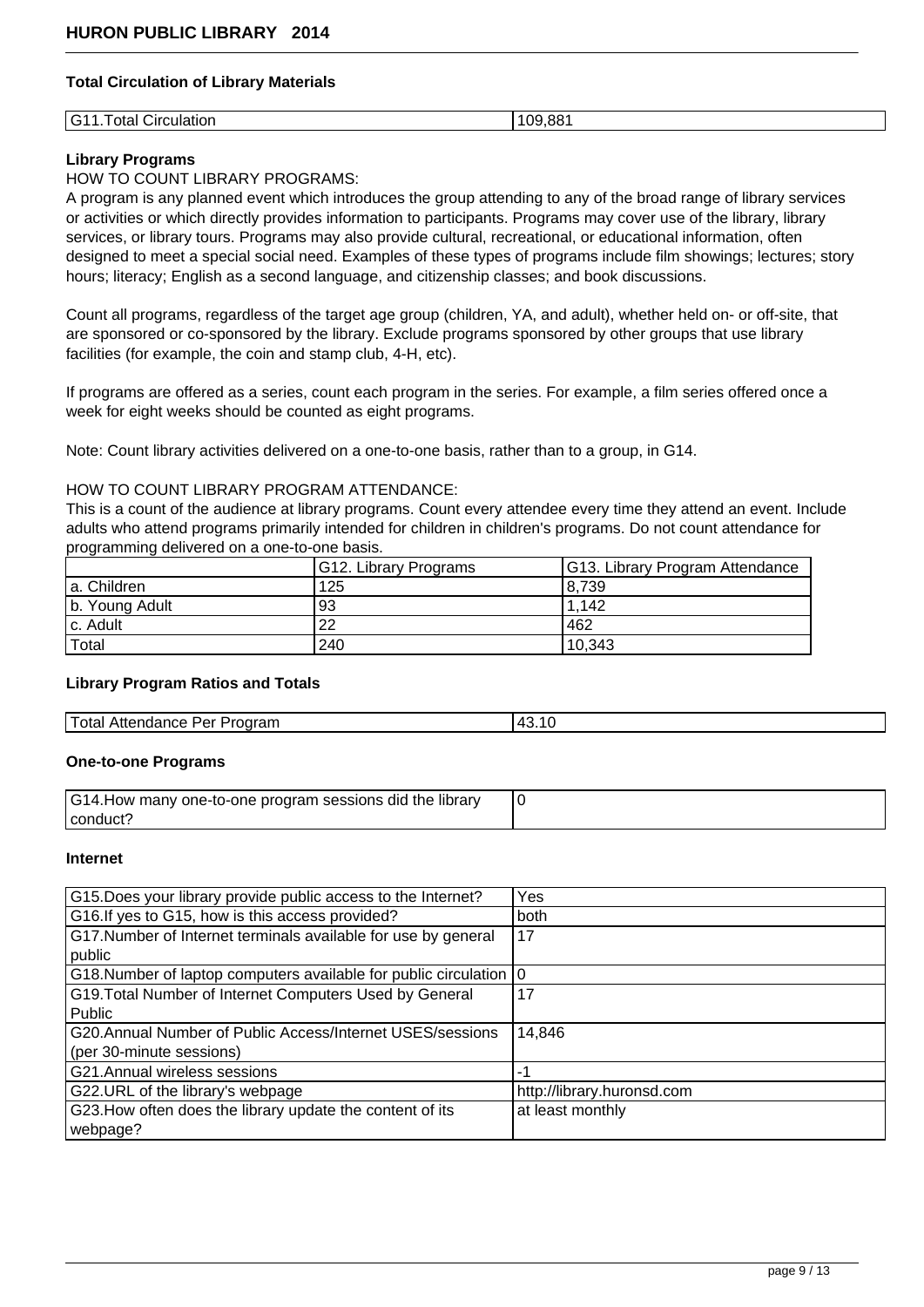## **Library Policies and Practices**

| G24. What is your standard circulation period for books?     | 3 weeks               |
|--------------------------------------------------------------|-----------------------|
| G25.Do you have a written policy for non residents?          | Yes                   |
| G26. What do you charge/day for over due books?              | .10                   |
| G27.Is your catalog automated?                               | Yes                   |
| G28. What Automation System Do You Use?                      | Book Systems (Atrium) |
| G29. If you have an automated system, is it connected to the | I available online    |
| Internet?                                                    |                       |

## **Disability Services Provided by the Library**

Does the library provide services for persons with the following disabilities?

| G30.a.Services for the Blind                | Yes |
|---------------------------------------------|-----|
| G30.b. Services for the Seeing Impaired     | Yes |
| G30.c. Services for the Physically Disabled | Yes |
| G30.d. Services for Learning Disabilities   | Yes |
| <b>G30.e.Services for the Deaf</b>          | Yes |

#### **Resource Sharing / InterLibrary Loan**

Note: The statistics reported here (should be) included in the circulation count reported in the last section. Circuit Large Print IS NOT "Inter-Library loan".

Interlibrary Loans. An item of library material, or a copy of the material, is made available by one library to another upon request. It includes both lending and borrowing. The libraries involved in interlibrary loans are not under the same library administration. Report number of actual items provided to other libraries and actual items received from other libraries. Count in-state and out-of-state loan items separately.

#### **In-State**

|                           | G31. Recieved from/borrowed | IG32. Provided/sent/loaned to |
|---------------------------|-----------------------------|-------------------------------|
|                           | from Other Libraries        | <b>Other Libraries</b>        |
| la. SD Academic Libraries | 29                          | 37                            |
| b. SD Public Libraries    | 131                         | 863                           |
| c. SD School Libraries    |                             | 66                            |
| d. SD Other Libraries     |                             |                               |
| e. SD State Library       |                             | 20                            |
| f. In-State Total         | 167                         | 997                           |

#### **Out-of-State**

|                        | G31. Received from/borrowed | G32. Provided/sent/loaned to |
|------------------------|-----------------------------|------------------------------|
|                        | from Other Libraries        | l Other Libraries            |
| g. Minitex             | 15                          | ' 35                         |
| h. Other Libraries     |                             |                              |
| i. Non-Library Sources |                             |                              |
| j. Out-of-State Total  | 16                          | ' 35                         |

#### **Total**

|            | G31. Received from/borrowed | G32. Provided/sent/loaned to |
|------------|-----------------------------|------------------------------|
|            | <b>IfromOther Libraries</b> | <b>IOther Libraries</b>      |
| Total ILLs | 183                         | .032                         |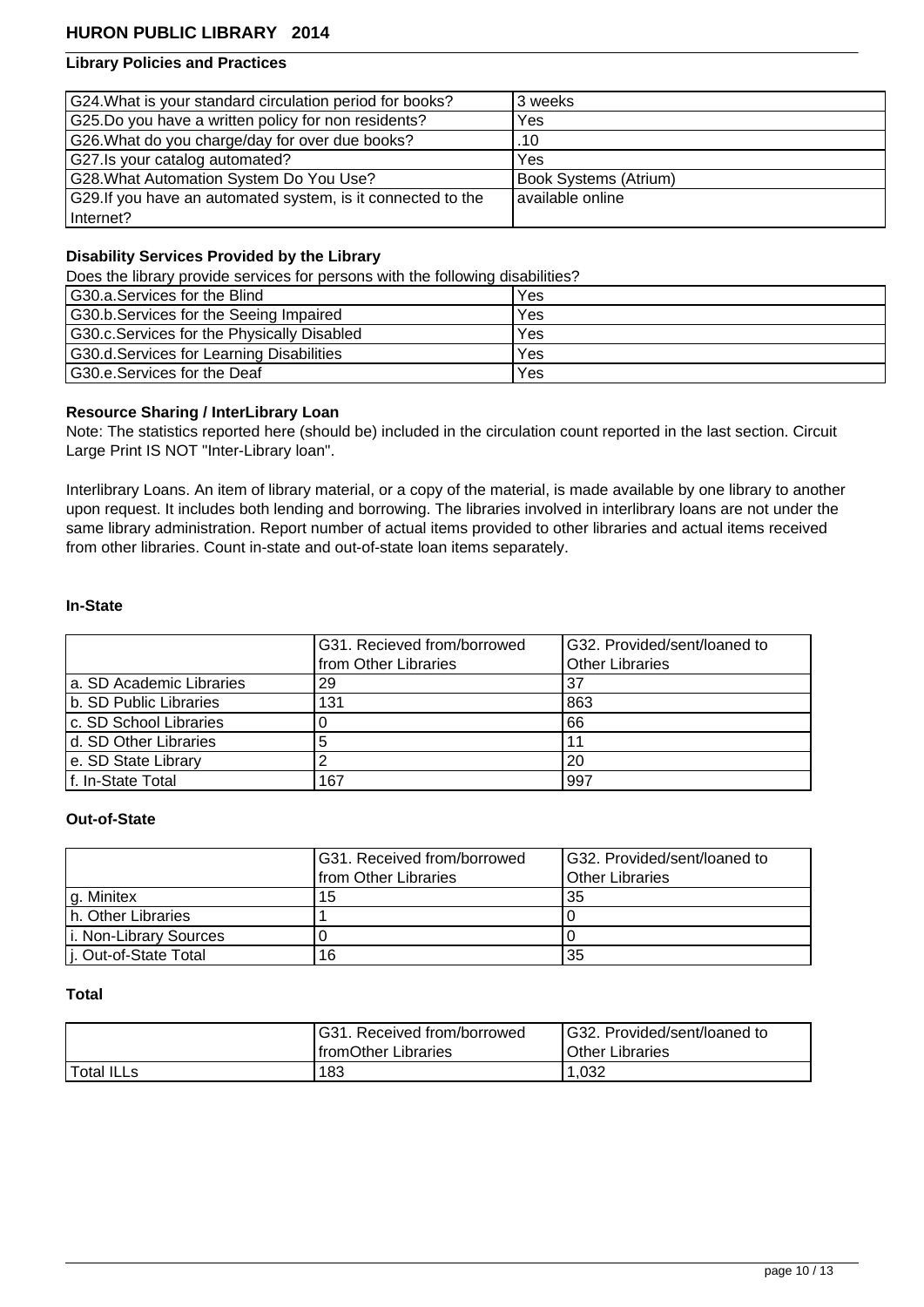## **SECTION H. TRUSTEES (Current)**

Trustees are appointed by the governing body (i.e., city council, county commission, etc.) for a term of three (3) years. At the end of the term, the governing body should be notified and the trustees either reappointed or replaced.

Indicate the office held by the trustee (i.e., Chair, Vice-Chair, etc.) If no specific office is held enter "trustee." The librarian is not a trustee, but can hold the office of recording secretary. List ALL your trustees (FIVE or SIX) and pertinent information. School/Public Combination Libraries: If you have more than 6 Trustees, mail complete PAPER list to the State Library. Be sure to include EMAIL ADDRESSES for all trustees.

Throughout the year, please send (to the State Library) the name and the address of each new trustee as they are appointed to the board. Also indicate which board member that they replace. Your assistance in helping to maintain a current mailing list for trustee is appreciated.

| H01. Name  | H <sub>02</sub> . | H03.      | H04.       | H05. Office       | H06. Term      | H07. E-Mail |
|------------|-------------------|-----------|------------|-------------------|----------------|-------------|
|            | Mailing           | Telephone | Telephone  | Held              | <b>Expires</b> |             |
|            | Address           | - Home    | - Business |                   |                |             |
| Dave       |                   | (605)     | (605)      | <b>Trustee</b>    | 2015           |             |
| Wright     | Huron,            |           |            |                   |                |             |
|            | SD 57350          |           |            |                   |                |             |
| Julie Hill |                   | (605)     | (606)      | President         | 2016           |             |
|            |                   |           |            |                   |                |             |
|            | Huron,            |           |            |                   |                |             |
|            | SD 57350          |           |            |                   |                |             |
| Mackenzie  |                   | (605)     | (800)      | <b>Trustee</b>    | 2016           |             |
| Kindel     |                   |           |            |                   |                |             |
|            | Huron,            |           |            |                   |                |             |
|            | SD 57350          |           |            |                   |                |             |
| Jim        |                   | (605)     |            | Vice-             | 2015           |             |
| Gropper    | Huron,            |           |            | President         |                |             |
|            | SD 57350          |           |            |                   |                |             |
| Kristy     |                   | (605)     | (605)      | <b>Trustee</b>    | 2016           |             |
| Jungemann  |                   |           |            |                   |                |             |
|            | Huron,            |           |            |                   |                |             |
|            | SD 57350          |           |            |                   |                |             |
| Doug Kludt |                   | (605)     | (605)      | City Council 2018 |                |             |
|            |                   |           |            | Rep.              |                |             |
|            | Huron, SD         |           |            |                   |                |             |
|            | 57350             |           |            |                   |                |             |

#### **Library Trustee / Board Information**

| H08. Trustee Meetings Held per Year            | l Monthlv                           |
|------------------------------------------------|-------------------------------------|
| H09. Trustees Appointed By                     | l Citv Council                      |
| H10. Trustee Meeting Schedule                  | Fourth Tuesday of the month at 5 pm |
| H11. Date of Last Public Library Board Meeting | l Feb 10. 2015                      |

#### **Friends of the Library**

| H12.FOL (Friends of the Library Group) | Yes                              |
|----------------------------------------|----------------------------------|
| H13.FOL - President's Name and Address | Huron, SD 57350<br>Brenda Welch. |

#### **Foundation**

| H14.Does your library have a Library Foundation?          | .No |
|-----------------------------------------------------------|-----|
| H15. Library Foundation - President's Name and<br>Address | n/a |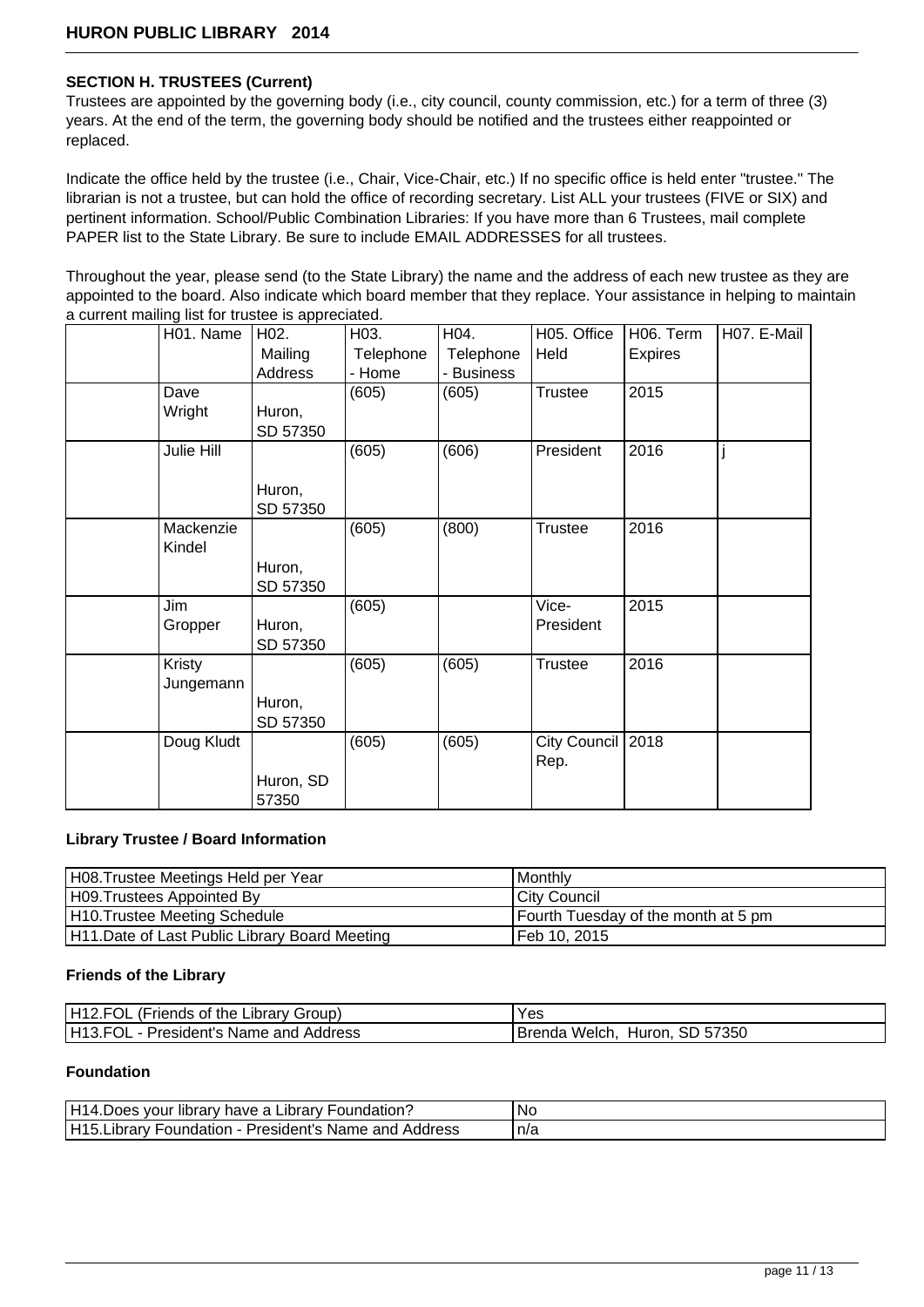# **SECTION I. CERTIFICATION / ACCREDITATION**

| 101. Library Accredited to SD Accreditation Standards?                | No. |
|-----------------------------------------------------------------------|-----|
| 102. Renewal Year for SD Accreditation Standards                      | -1  |
| 103. Library Director Certified by SD Certification Standards?        | No. |
| 104. Renewal Year for Director's SD Certification Standards           | -1  |
| 1105. Local Governmental Ordinance or Minutes on file with            | Yes |
| SDSL?                                                                 |     |
| 106. Library Board By-Laws Updated in Last Two Years?                 | Yes |
| 107. Technology/Internet Policies Updated in Last Two Years?          | Yes |
| 108. Has the library hosted a children's summer reading program   Yes |     |
| in the past two years?                                                |     |
| 109. Library has an Up-to-date Disaster Plan?                         | Yes |

# **SECTION J. SPECIAL SERVICES**

| <b>J01. Narrative Listing of Any Special Events</b>            | The library exited from SDLN ALEPH to Book       |
|----------------------------------------------------------------|--------------------------------------------------|
|                                                                | Systems, Inc. Atriuum. Our Children's librarian  |
|                                                                | retired and a new one was hired. City Commission |
|                                                                | approved creation of Young Adult librarian.      |
| J02. Librarian or Staff Member Completing the Survey           | <b>Shirley Apley</b>                             |
| J03. President of Board of Trustees/or Director of Institution | Julie Hill                                       |